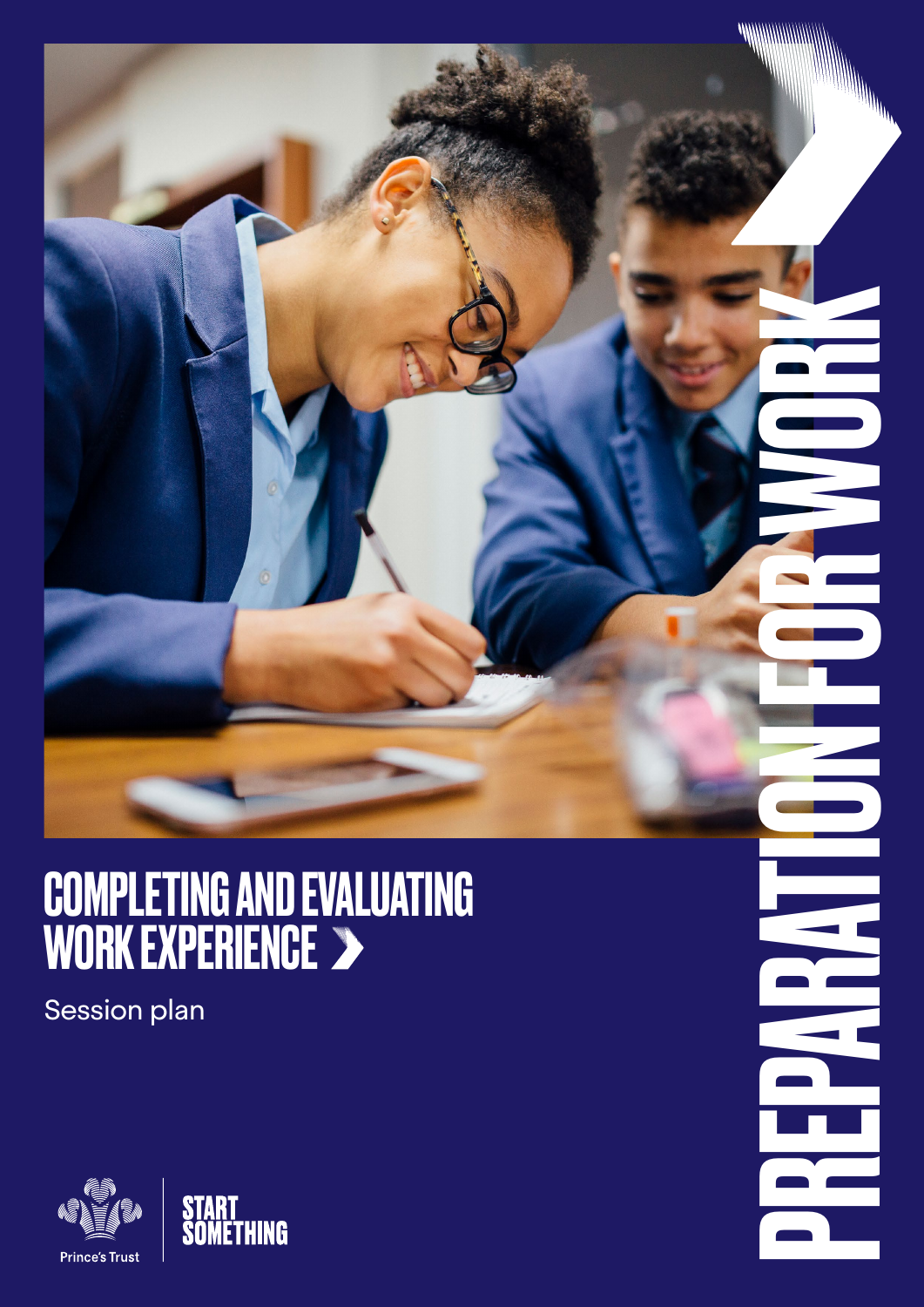# **AT A GLANCE >**

This session helps learners to take note of their experiences on their work placement and reflect on what they've learnt after they've completed it. Before this, learners should have completed the 'Applying and preparing for work experience' session.



#### CURRICULUM LINKS

- $\checkmark$  Gatsby Benchmarks 2, 5 and 6 (England)
- $\vee$  Career Standards 5, 8, 9 (Scotland)



#### LLN OPPORTUNITIES

- Written work placement portfolio
- $\checkmark$  Presenting their experiences to a group
- $\checkmark$  Responding to others' experiences



#### *OUALIFICATION* **OPPORTUNITIES**

 $\checkmark$  Experiencing the world of work - LOs: Complete a successful work experience placement and Review your own work experience placement

# LEARNING OUTCOMES

- $\checkmark$  Reflect on the work experience
- $\checkmark$  Identify skills developed during the work experience
- $\vee$  Understand how this experience will help you in the future

### **ACTIVITIES >**

| ACTIVITY                                | TIME       | PAGE |
|-----------------------------------------|------------|------|
| Successfully completing work experience |            | 03   |
| Evaluating and reflecting               | 30 minutes | 04   |





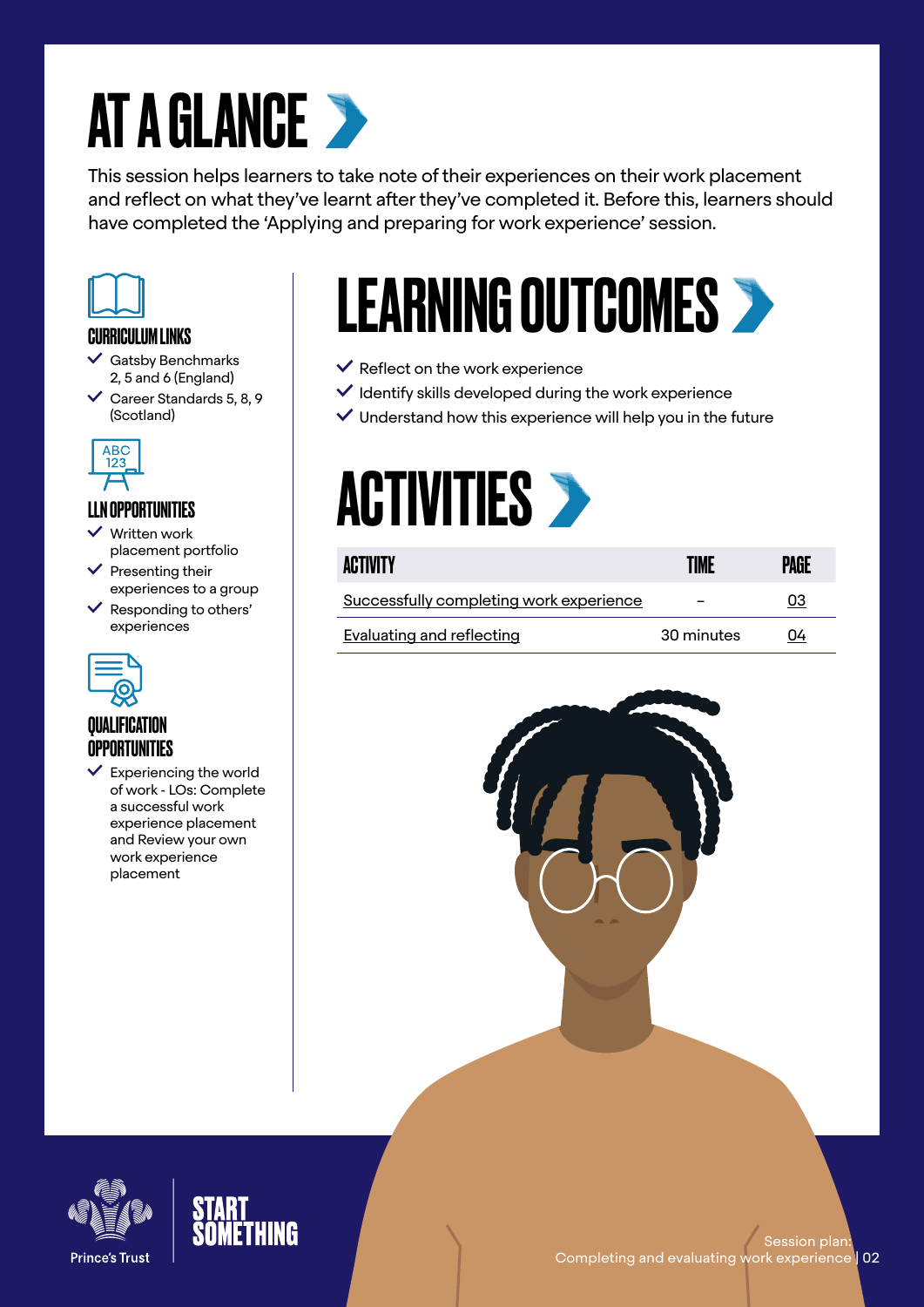### <span id="page-2-0"></span>SUCCESSFULLY COMPLETING WORK EXPERIENCE

This activity provides the guidance needed to support learners through their work experience by helping them reflect on what they've learnt.



#### WORKSHEET

 $\vee$  Work experience portfolio



#### QUALIFICATION OPPORTUNITIES

- $\checkmark$  Complete a daily log about your work experience placement
- $\vee$  Obtain feedback on your placement

# **ACTIVITY STEPS >**

1. Support each young person through their work experience placements and help them to complete their work experience portfolios to a high standard (remind them they're working as a professional now!)

If learners choose to do their placement online, it's important to emphasise to them that working remotely will help them build important digital communication and collaboration skills and that it will prepare them for online interviews and remote working in the future. There is potential for learners to feel downhearted if they weren't able to experience their work placement in the way they had hoped, but they will still have learnt valuable skills.

- 2. As part of their portfolio work, ask learners to complete the 'Daily check in' worksheet with information about what they get up to each day. This must include:
	- What tasks they've completed
	- What skills they've demonstrated
	- Something they did well that they are proud of
	- Something they will work on improving tomorrow
- 3. Make sure you ask employers and a health and safety representative to complete a work experience statement, which can be found at the end of the portfolio document. This needs to show the contribution that the learners have made during their time on the placement.